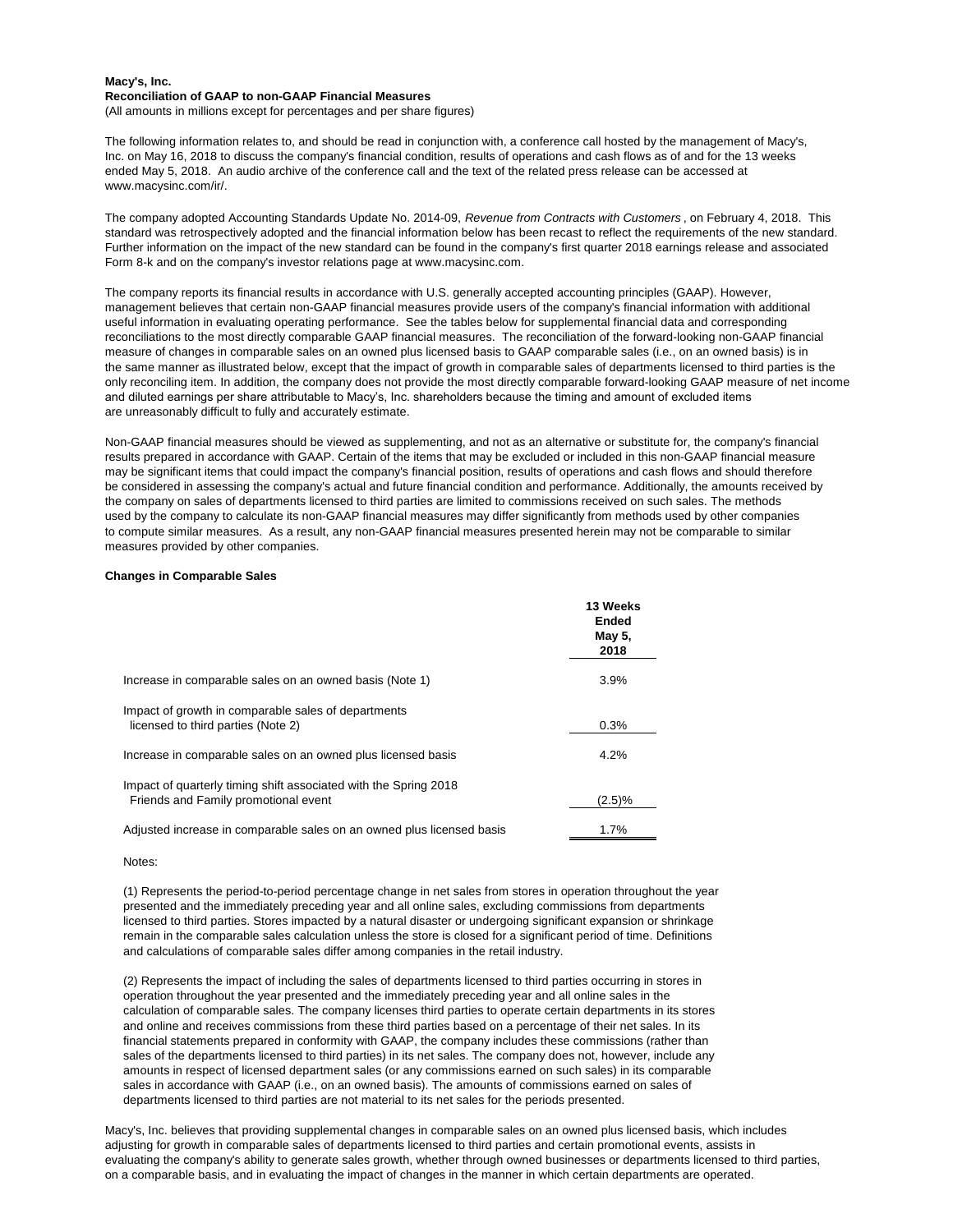## **Earnings before interest and taxes, excluding certain items and gains on sale of real estate**

| Most comparable GAAP measure:<br>Net income                                                                                    |    | 13 Weeks<br><b>Ended</b><br>May 5,<br>2018 |    | 13 Weeks<br><b>Ended</b><br>April 29,<br>2017 |    | <b>Increase</b><br>(decrease) |  |
|--------------------------------------------------------------------------------------------------------------------------------|----|--------------------------------------------|----|-----------------------------------------------|----|-------------------------------|--|
|                                                                                                                                |    | 131                                        |    | 77                                            |    |                               |  |
| Non-GAAP measure:                                                                                                              |    |                                            |    |                                               |    |                               |  |
| Net income                                                                                                                     | \$ | 131                                        | \$ | 77                                            |    |                               |  |
| Add back interest expense, net                                                                                                 |    | 66                                         |    | 84                                            |    |                               |  |
| Add back the pre-tax impact of premiums on the early retirement of debt                                                        |    |                                            |    | 3                                             |    |                               |  |
| Add back federal, state and local income tax expense                                                                           |    | 52                                         |    | 68                                            |    |                               |  |
| Earnings before interest and taxes                                                                                             |    | 249                                        |    | 232                                           |    |                               |  |
| Add back the pre-tax impact of impairment and other costs                                                                      |    | 19                                         |    |                                               |    |                               |  |
| Earnings before interest and taxes, excluding the impact of<br>certain items identified above                                  |    | 268                                        |    | 232                                           |    |                               |  |
| Deduct the pre-tax impact of gains on sale of real estate                                                                      |    | (24)                                       |    | (68)                                          |    |                               |  |
| Earnings before interest and taxes, excluding the impact of<br>certain items identified above and gains on sale of real estate | \$ | 244                                        | \$ | 164                                           | \$ | 80                            |  |

Management believes that earnings before interest and taxes, excluding the impact of impairment and other costs and gains on sale of real estate are useful measures in evaluating the company's ability to generate earnings and that providing such a measure will allow investors to more readily compare the earnings referred to in the press release to the earnings reported by the company in past and future periods. Management believes that excluding these items from the calculation of this measure is particularly useful where the amounts of such items are not consistent in the periods presented.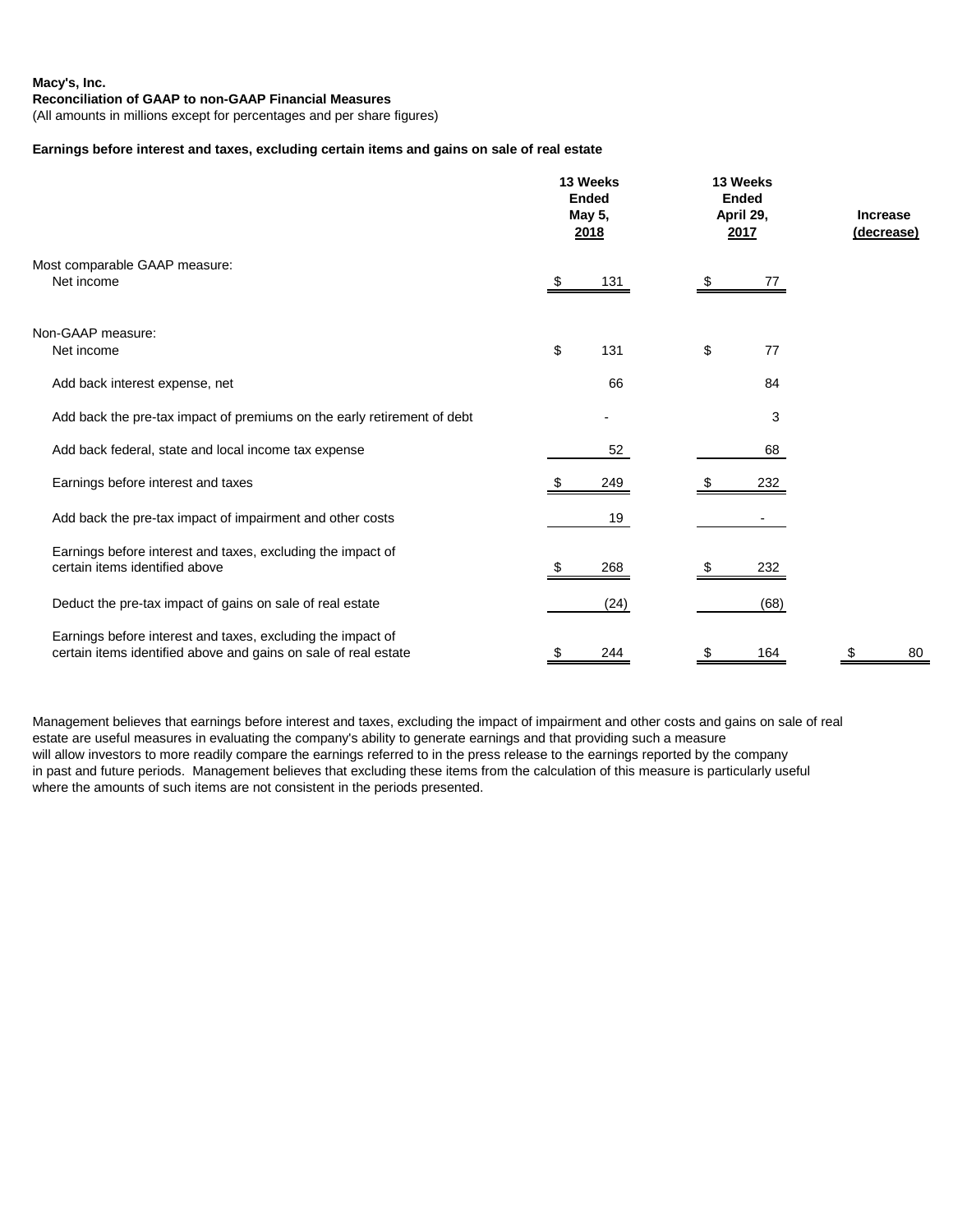#### **Macy's, Inc.**

#### **Reconciliation of GAAP to non-GAAP Financial Measures**

(All amounts in millions except for percentages and per share figures)

## **Net income attributable to Macy's, Inc. shareholders and net income attributable to Macy's, Inc. shareholders as a percent to net sales, excluding certain items and gains on sale of real estate**

|                                                                       | 13 Weeks<br><b>Ended</b><br>May 5,<br>2018 | 13 Weeks<br><b>Ended</b><br>April 29,<br>2017 | <b>Increase</b><br>(decrease) |  |
|-----------------------------------------------------------------------|--------------------------------------------|-----------------------------------------------|-------------------------------|--|
| Most comparable GAAP measure:                                         |                                            |                                               |                               |  |
| Net sales                                                             | 5,541<br>S.                                | 5,350                                         |                               |  |
| Net income attributable to Macy's, Inc. shareholders                  | 139<br>S.                                  | 78<br>\$                                      |                               |  |
|                                                                       | 2.5%                                       | 1.5%                                          |                               |  |
| Non-GAAP measure:                                                     |                                            |                                               |                               |  |
| Net sales                                                             | 5,541<br>- \$                              | 5,350<br>£.                                   |                               |  |
| Net income attributable to Macy's, Inc. shareholders                  | \$<br>139                                  | \$<br>78                                      |                               |  |
| Add back the pre-tax impact of impairment and other costs (Note)      | 13                                         |                                               |                               |  |
| Add back the pre-tax impact of premiums on the early                  |                                            |                                               |                               |  |
| retirement of debt                                                    | ۰                                          | 3                                             |                               |  |
| Deduct the income tax impact of certain items identified above        | (3)                                        | (1)                                           |                               |  |
| Deduct the impact of gains on sale of real estate                     | (24)                                       | (68)                                          |                               |  |
| Add back the income tax impact of gains on sale of real estate        | 6                                          | 26                                            |                               |  |
| Net income attributable to Macy's, Inc. shareholders, excluding gains |                                            |                                               |                               |  |
| on sale of real estate and other certain items identified above       | 131<br>S.                                  | 38<br>\$                                      | 93<br>\$                      |  |
|                                                                       | 2.4%                                       | 0.7%                                          |                               |  |

Note: The above pre-tax adjustment excludes impairment and other costs attributable to the noncontrolling interest shareholder of \$6 million.

Management believes that providing a measure of net income attributable to Macy's, Inc. shareholders

excluding the impact of impairment and other costs, premiums on the early retirement of debt and gains on the sale of real estate is a useful measure to assist the investor in evaluating the company's ability to generate earnings and that providing such a measure will allow investors to more readily compare the earnings referred to in the press release to the earnings reported by the company in past and future periods. Management believes that excluding the impact of these items from the calculation of this measure is particularly useful where the amounts of such items are not consistent in the periods presented.